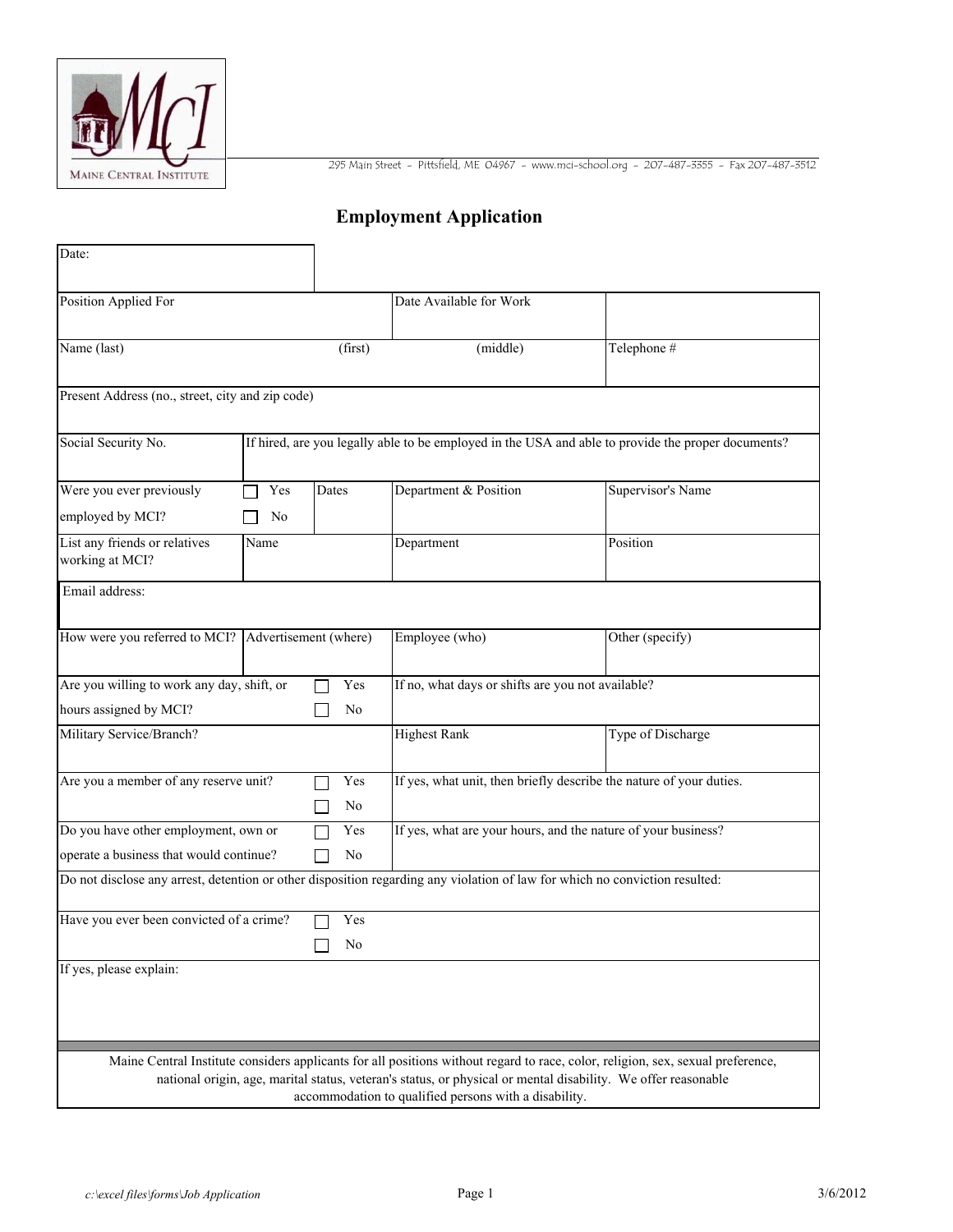## **Education**

|                         |                           |                 | Dates |    | Years     | Did you   | Degree   |
|-------------------------|---------------------------|-----------------|-------|----|-----------|-----------|----------|
| Education               | Name & Location of School | Course of Study | From  | To | Completed | Graduate? | Received |
| High School             |                           |                 |       |    |           |           |          |
| College/Univ.           |                           |                 |       |    |           |           |          |
| <b>Technical School</b> |                           |                 |       |    |           |           |          |

Employment History (Start with your present or last job, and list all employers during the past 15 years, or your last 4 employers, if over a longer period. Do not omit any employer or requested information within this period. If past employers know you by another name, please so indicate. (If you need additional space, continue on a separate sheet of paper.)

|                                | <b>Employment History</b>               |  |  |  |  |  |
|--------------------------------|-----------------------------------------|--|--|--|--|--|
|                                | Employer's Name & Address               |  |  |  |  |  |
|                                |                                         |  |  |  |  |  |
|                                |                                         |  |  |  |  |  |
|                                |                                         |  |  |  |  |  |
| <b>Last Position</b>           | Describe Your Duties & Responsibilities |  |  |  |  |  |
|                                |                                         |  |  |  |  |  |
|                                |                                         |  |  |  |  |  |
| <b>Starting Position</b><br>1. | Telephone #                             |  |  |  |  |  |

|    | Dates Employed<br>From<br>To |  | Employer's Name & Address               |                    |             |  |
|----|------------------------------|--|-----------------------------------------|--------------------|-------------|--|
| 2. | <b>Starting Position</b>     |  | Supervisor's Name                       | Supervisor's Title | Telephone # |  |
|    | <b>Last Position</b>         |  | Describe Your Duties & Responsibilities |                    |             |  |
|    |                              |  | Reason for Leaving                      |                    |             |  |

|    | Dates Employed<br>To<br>From |  | Employer's Name & Address               |                    |             |  |  |
|----|------------------------------|--|-----------------------------------------|--------------------|-------------|--|--|
| 3. | <b>Starting Position</b>     |  | Supervisor's Name                       | Supervisor's Title | Telephone # |  |  |
|    | <b>Last Position</b>         |  | Describe Your Duties & Responsibilities |                    |             |  |  |
|    |                              |  | Reason for Leaving                      |                    |             |  |  |

|   | Dates Employed<br>To<br>From |  | Employer's Name & Address               |                    |             |  |
|---|------------------------------|--|-----------------------------------------|--------------------|-------------|--|
| 4 | <b>Starting Position</b>     |  | Supervisor's Name                       | Supervisor's Title | Telephone # |  |
|   | <b>Last Position</b>         |  | Describe Your Duties & Responsibilities |                    |             |  |
|   |                              |  | Reason for Leaving                      |                    |             |  |